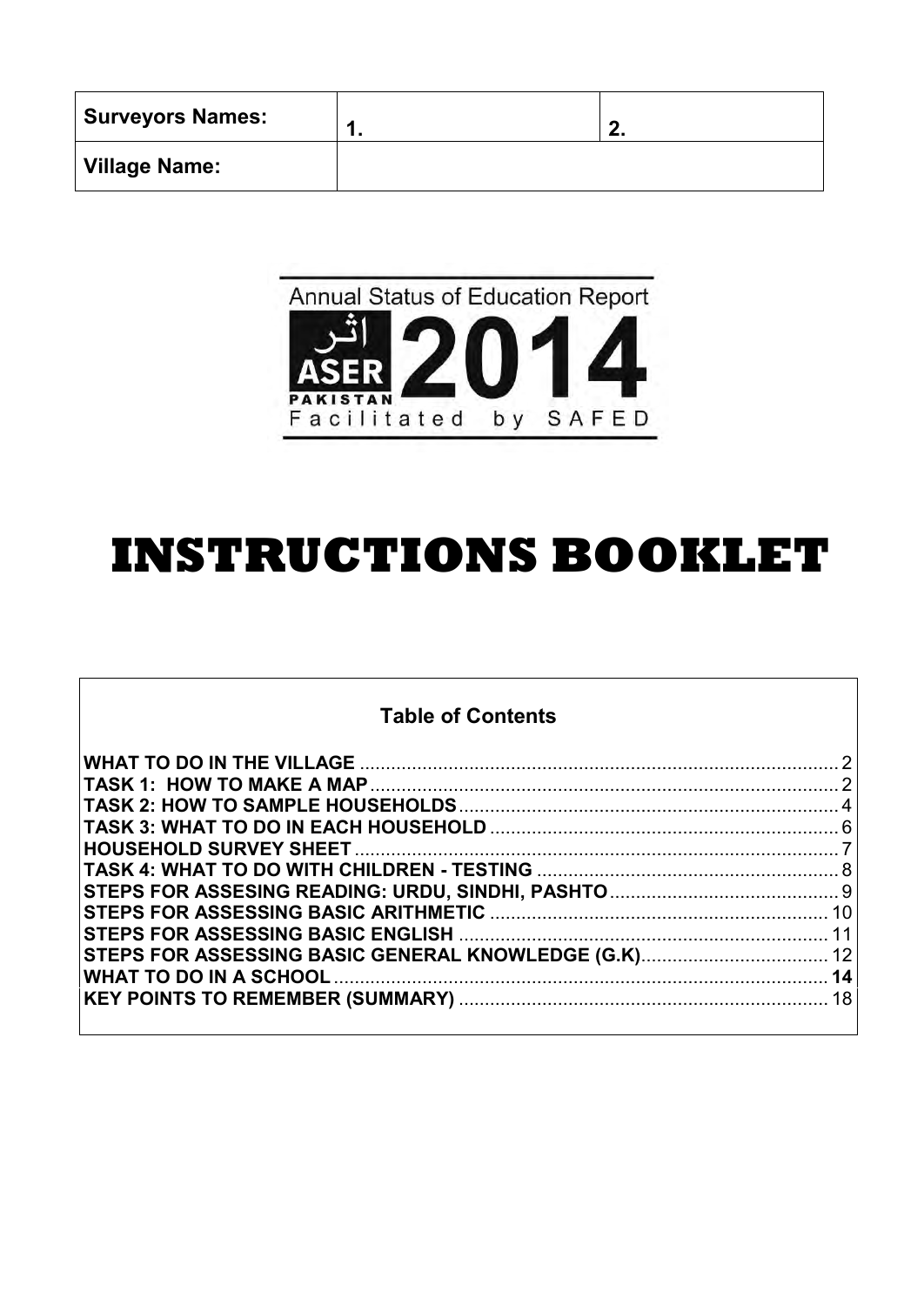# <span id="page-1-0"></span>*WHAT TO DO IN THE VILLAGE*

**A list of villages for each district will be provided to each district team. It is VERY IMPORTANT that the district team visits ALL villages on the list given to them and surveys 20 randomly selected households in each selected village.** 

# <span id="page-1-1"></span>*TASK 1: HOW TO MAKE A MAP*

 **Contact Village Elder**: Introduce yourself to the village elder, councilor and/or to other senior members of the Panchayat. As you walk to reach the village elder, Panchayat or Councilor, talk to different people and ask about the village. Tell them about ASER. This initial walking and talking may take more than an hour. Get the approximate number of households in the village from the Councilor. Ask if he has a map of the village (usually the patwari has it). However, the map given by the Patwari/Village elder cannot be used as it is – you must go around the village and keep note of important & visible landmarks and setting of the village.

#### **HOW TO INTRODUCE ASER**

It is important that ASER is introduced clearly and simply to the villagers. Following is a suggested way of explaining your purpose of visiting the village and the ASER survey:

Our team is doing a survey on quality of education in Pakistan called Annual Status of Education Report (ASER). We want to know if the children of age 3-16 are learning anything in the school or outside of it i.e. in home. We are conducting this research in more than 4,000 villages and in 145 districts of Pakistan and your village has been selected as one of them. We will also go to one government school here and one private school (if there is one in the area) to look at their standard. We will select 20 households in your village and ask children to read and do mathematic sums etc. This way you will also know the standard of education, and as we ask the government, the village should also come together to improve educational standards.

- **Start mapping**: To get to know the village, walk around and start mapping.
	- o **Talk to people:** How many different hamlets/sections are in the village? Where are they located? What is the social composition of the households in each hamlet/section? What is the estimate of households in each hamlet/section? Tell them about ASER.
	- o **Rough map**: It is often helpful to first draw all the roads or paths coming into the village and going out of the village. It helps to first draw a map on the ground so that people around you can see what is being done. Use the help of local people to show the **main landmarks** for example, mosques, river, road, school, bus-stop, baithak, shop etc. Mark the main roads/streets/paths through the village prominently on the map. If you can, mark the directions – north, south, east, and west. Usually surveyor can take a start from the North and from the houses on their left hand.
	- o **Final map**: Once everyone agrees that this map is a good representation of the village, and it matches with your experience of having walked around the whole village, then copy it on the given map sheet.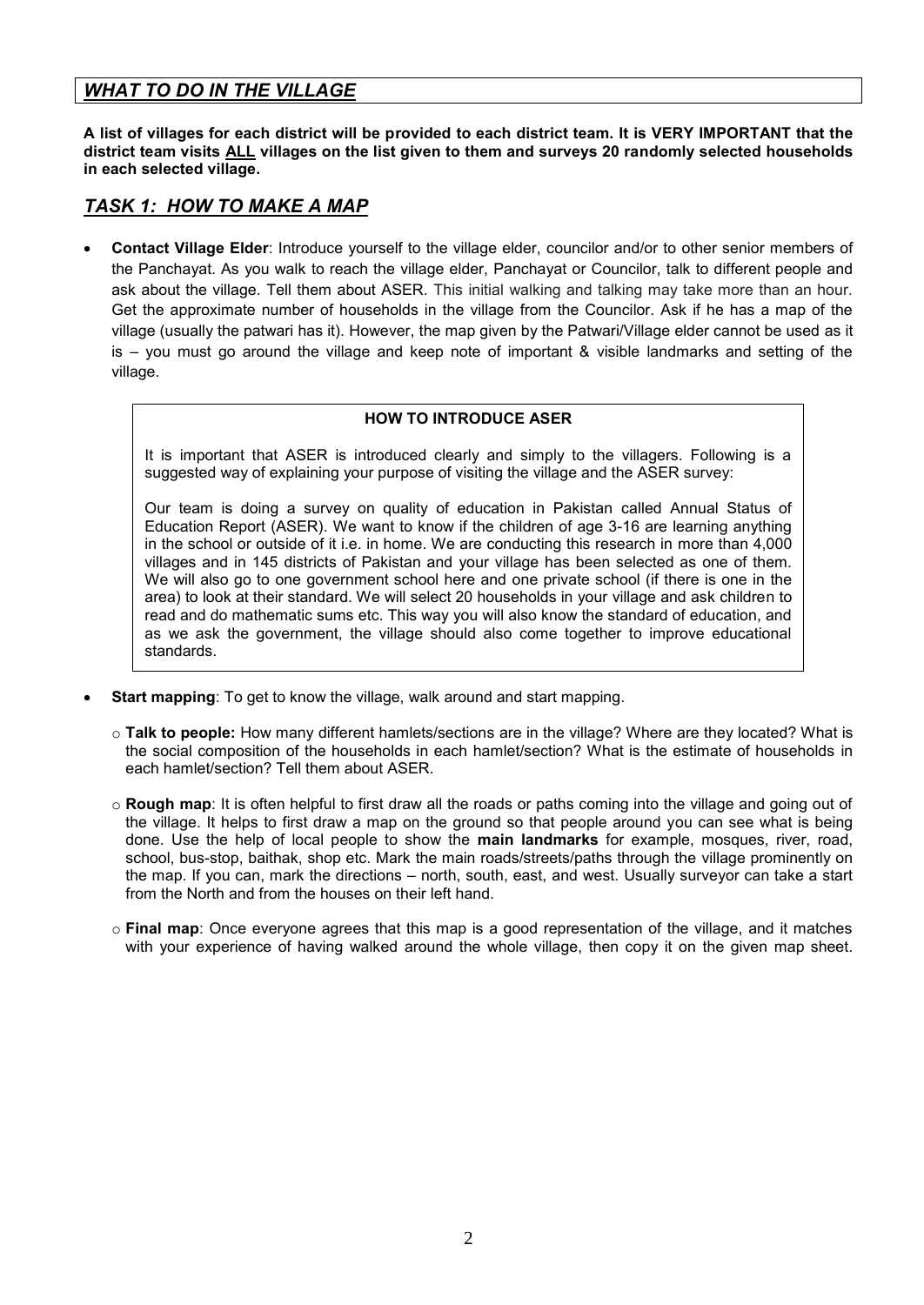**Marking and numbering sections on the map:** Use the map sheet provided and fill out all the information. Do not forget to make legend of the map.

#### **Village with hamlets:**

- If the village has hamlets, then mark the hamlets on the map and indicate the approximate number of households in each hamlet. If the village consists of **more than 4 different hamlets,** then **make chits with numbers for each hamlet. Randomly pick 4 chits.** On the map, indicate which hamlets were randomly picked for surveying. Don't worry about one hamlet having more houses than the other, we will survey the randomly selected hamlet it has households in it.
- If there are 4 or less hamlets, then we will go to all of these hamlets. Suppose there are 3 hamlets and one of them is very large (for example has 200 households), we will roughly divide it into two sections and select 5 households from each section of that 1 hamlet. As for the remaining 2 hamlets, 5 households from each will be selected for the survey.

# **Village with continuous habitation:**

If the village is one continuous habitation then **divide the entire village in 4 sections.**

For each section, **note the estimated number of households.** Verify all the information on the map with people in the village as you walk around.

.



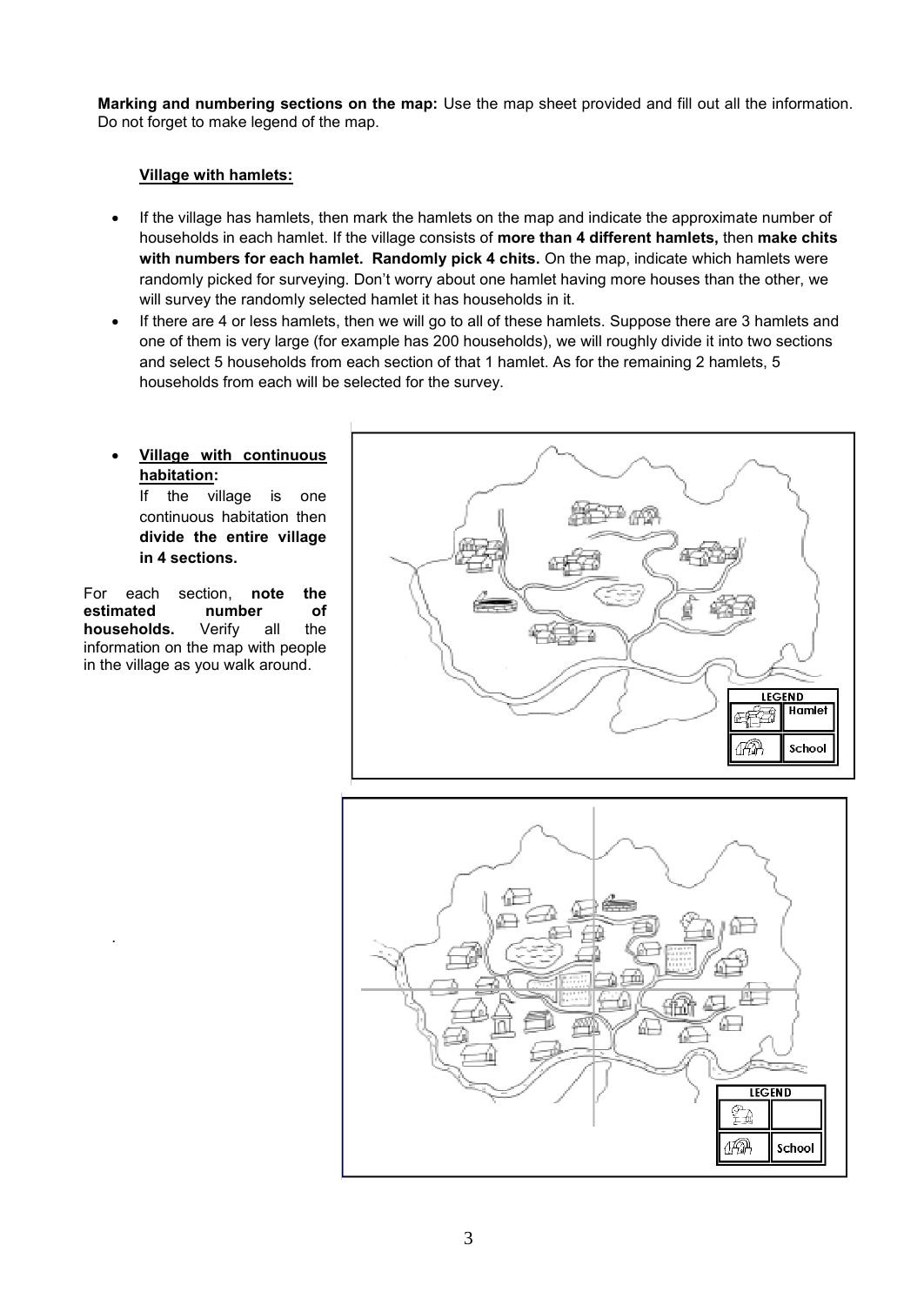# <span id="page-3-0"></span>*TASK 2: HOW TO SAMPLE HOUSEHOLDS*

- In the entire village, information will be collected for 20 randomly selected households.
- Go to each hamlet/section. Try to find the central point in that habitation. Stand facing the houses in the center of the habitation. Visit every 5<sup>th</sup> house from the left-hand side in the habitation (e.g. 1<sup>st</sup> house, 11<sup>th</sup> house, 16<sup>th</sup> house, etc). Get information about the household and children following instructions in the next section.
	- o **House Closed:** If the selected house is closed or if there is nobody at home, note that down on your compilation sheet as **"House Closed"**. **This household DOES NOT count as a surveyed household.** Move to the next/adjacent open house. Continue until you have 5 households in each hamlet/section in which there were inhabitants.
	- o **No Response:** If a household refuses to participate, note that down on your compilation sheet as **"No Response".** However, as above, **this household DOES NOT count as a surveyed household.** Move on to the next house. Continue until you have 5 households in each hamlet/section in which not only were the inhabitants present, but they also participated in the survey**.**
	- o **No Children:** If there are no children or no children in the age group of 3–16 years in a household but there are inhabitants, **INCLUDE THAT HOUSEHOLD**. Take all the relevant information like the name of the family head, age and education related information of the mothers, if any. **Such a household WILL COUNT as one of the 5 surveyed households in each hamlet/section.**
- **Stop** after you have completed **5 households in each hamlet/section**. If you have reached the end of the section before 5 households are sampled, **go around again** using the same every 5th household on the lefthand side rule. If a surveyed household gets selected again, then go to the next household. Continue the survey till you have 5 households in the section.
- Now move to the next selected hamlet/section. Follow the same process.
- Make sure that you go to households **ONLY WHEN** children are likely to be at home. This means that the day of the household survey should be a **Sunday or holiday**.
- If every house is turning out to be a No Response house, think about your team and strategy. It may be because there are two male members going to the houses hence refused permission.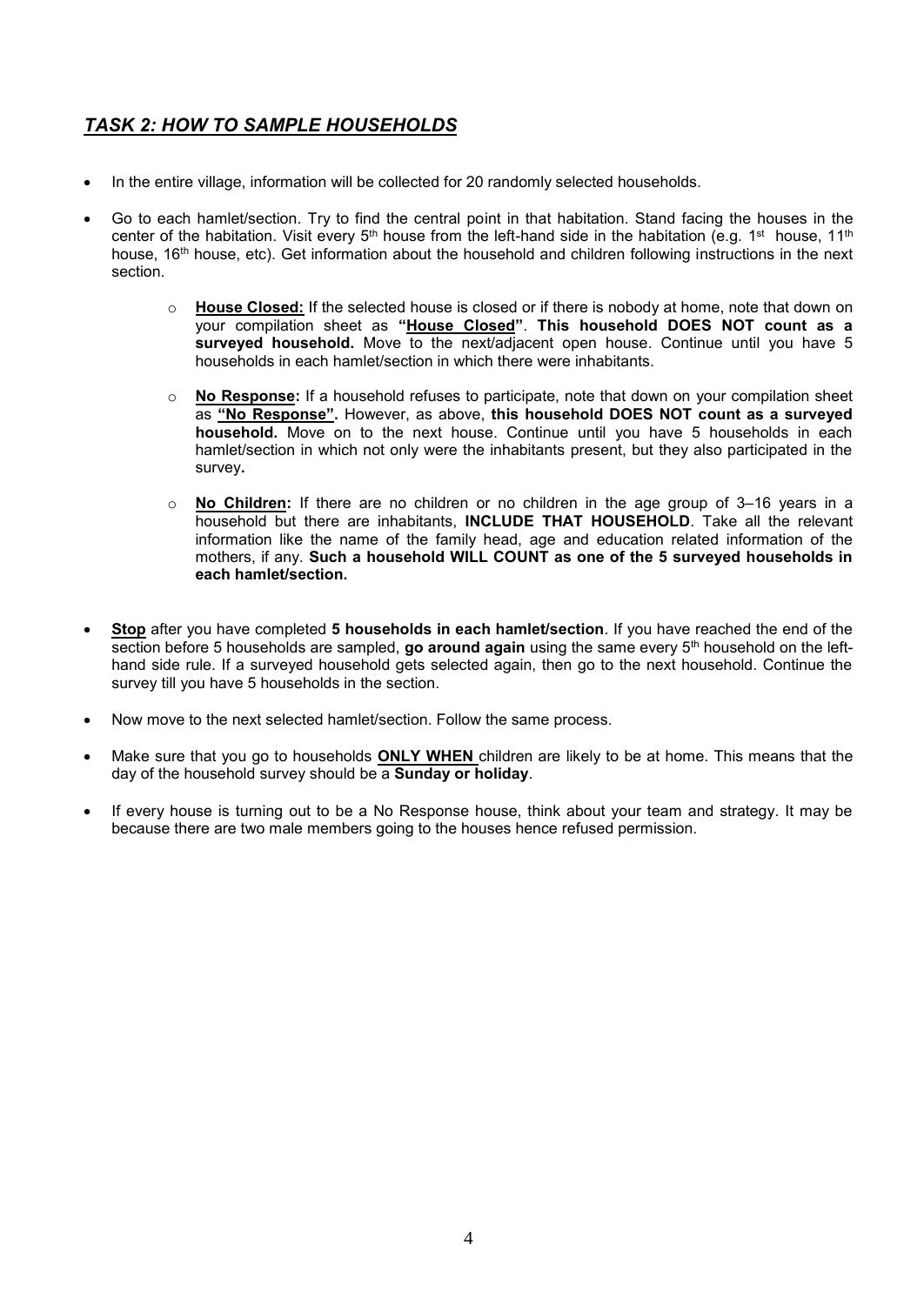

## **Instructions:**

**1.** Find central point in a hamlet. Stand facing the dwellings.

**2.** Survey every **5th HH** (household) occurring on the **Left Hand Side**.

**3.** In case of a locked HH or if there is nobody at home, note that down as '**House Closed**' and move to the next open house.

**4.** If a HH refuses to participate, note that down as '**No Response**' and move to the next HH.

**5.** If there are no children or no children in the age group of 3 -16 years in a HH but there are inhabitants, include that HH.

**6.** If you reach the end of the hamlet before five (5) HHs are sampled, go around again using the "every 5th HH rule".



In the 5th HH ask how many 'chulhas/kitchens' are there? If there are more than 1, then randomly select any one of the 'chulhas/kitchens'. After completing survey in this house proceed to the next 5th HH.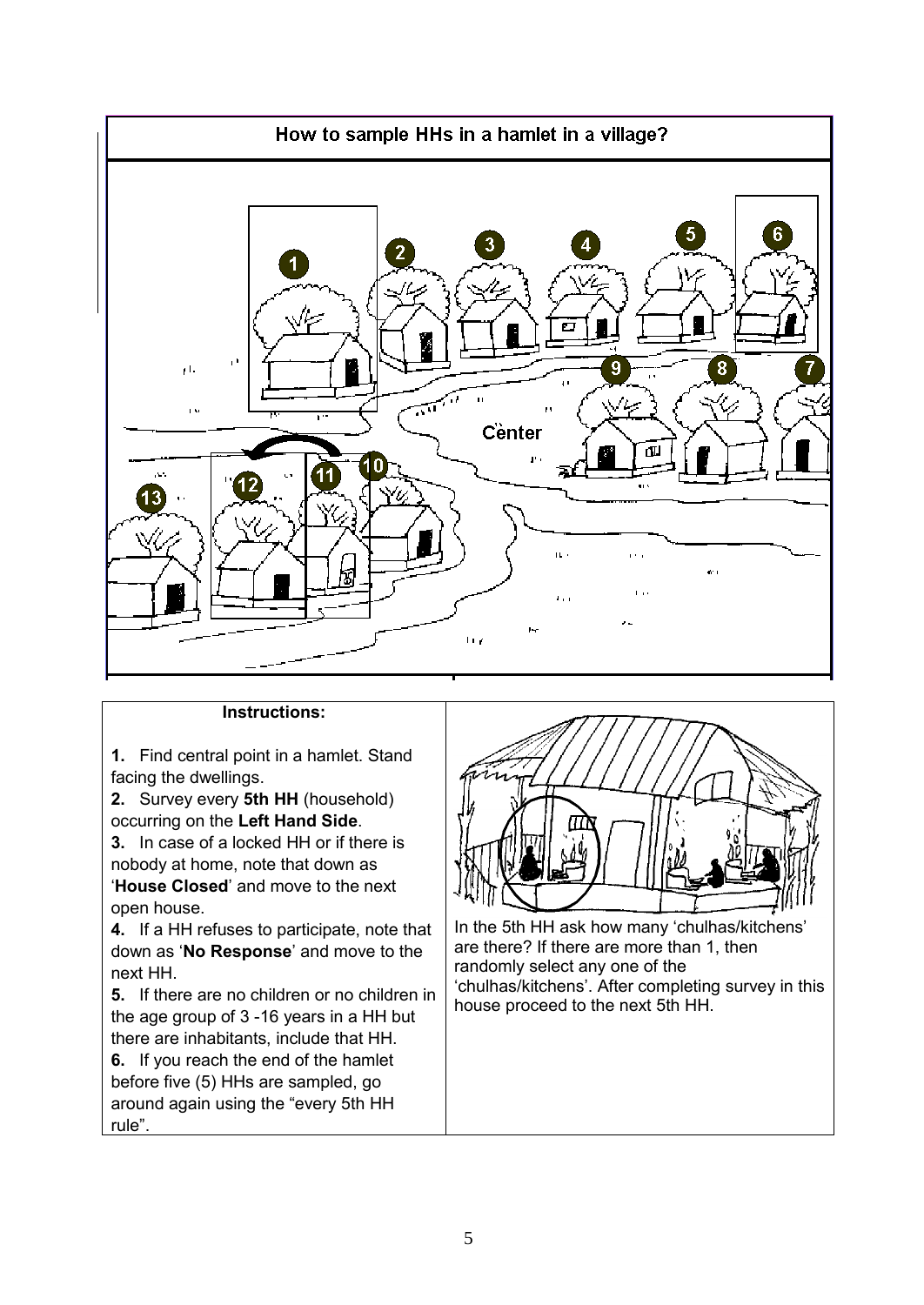# <span id="page-5-0"></span>*TASK 3: WHAT TO DO IN EACH HOUSEHOLD*

## **General Information for Volunteers**

 **Multiple kitchens**: Ask how many kitchens or 'chulhas' are there. If there is more than one kitchen, then **randomly select any one of the kitchens** in that household. After completing survey in this house, proceed to the next 5<sup>th</sup> house. (House in this case refers to every 'door or entrance to the house'). In this selected household, ask about all children in the age group 3 to 16 who eat from the same kitchen (i.e. for the number of family members for whom food is cooked and eaten together. They may be using the same kitchen or stove but preparing food separately for families).

**In each sampled household**: We will note information about all the children (3-16 years) who live in the household on a regular basis.

 **Children aging 3 to 5 years:** On the household sheet, note down child's name, age, whether they are attending Katchi or any kind of pre-school center. **WE WILL NOT TEST CHILDREN who are NOT 5**  YEARS OLD YET. It means that we will not be testing any child who is less than 5 years old (even if s/he is 4 yrs and 11 months old, we will NOT TEST him/her). If the child is not going to any Katchi /pre-school, etc., note it down under the "Never Enrolled" Educational Status section.

 **Children aging 5 to 16 years**: On the household sheet, note down child's name, age and all other details. **ALL CHILDREN IN THIS AGE GROUP (5-16) WILL BE TESTED for Reading, Arithmetic and English Language**. We know that younger children will not be able to read much or do sums but still follow the same process for all children so as to keep the process uniform. Ensure that the child is comfortable before and during the test and that sufficient time is given to each child.

#### *We will test children age 5 and above even if they are studying in Katchi/Pre-primary or Pre-school.*

#### **OTHER THINGS TO REMEMBER:**

- o **Non-Resident Children**: Do not survey children who are visiting their relatives and friends in the sampled village. These children **may be tested** if the family or children insist but make sure they are **not recorded** in the household sheet. Ask members of the household as well as neighbors about who all live in the household on a regular basis.
- o **Older Children**: Often older girls and boys (in the age group 11 to 16) may not be thought of as children. Be sensitive to this issue and therefore avoid using words like "children". Probe about who all live in the household to make sure that nobody that is in our age group is left out. Further, often such children are busy working in the household or in the fields. Ask family members to call them so that you can speak to them directly. If they do not come immediately, **mark that household and revisit** it once you are done surveying the other households.
- **Mothers under or of 16 years of age**: Often in villages, you can come across mothers who are below or 16 years of age. They will be **TESTED** for Reading, Mathematics and English Language as they fall under the survey age group. You will also collect information on them as mothers (i.e. if they have a child age 3 or above). However, **they MUST BE TESTED and RECORDED in their household sheet as well.**

Many children may come up to you and want to be included out of curiosity. Do not discourage children who want to be tested. You can interact with them. But concentrate on the fact that data must be noted down **ONLY** for children from households that have been randomly selected.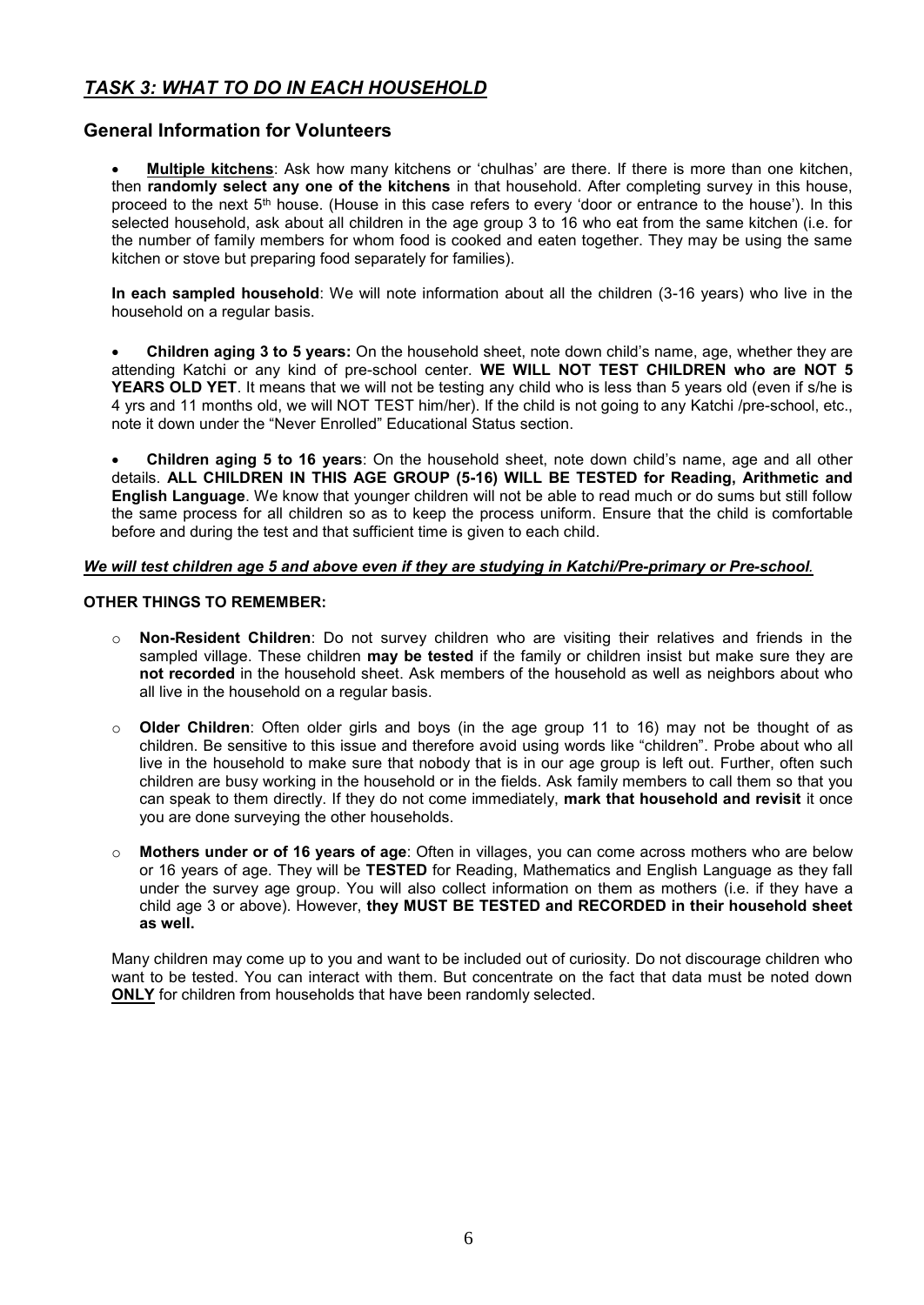# <span id="page-6-0"></span>*HOUSEHOLD SURVEY SHEET*

- **Household ID:** Write the household number (e.g. 1, 2, 3,……..20)
- **Name of Family Head:** Write down the name of the **family head.** This could be the head of the specific family that you will select for the survey or the person who is considered to be OVERALL head of the joint family**.**
- **Total HH Members with the Same Kitchen:** Write down the **number of male and female members**  eating from the same kitchen. This includes children also.
- **Information about the Survey:** write down the date, day, start time, and the names of the surveyors. Fill out the village locality information such as, village, Union Council, Tehsil/Taluka, District, and Province.

Don't forget to put the end time when you have completed collecting information from one household.

# **I) CHILD'S INFORMATION**

- **Mother's Name:** Write down the name of mother whose **child/children you will be testing first.**
- **Name of the Child:** Write down the name of children aging 3-16 years, regularly living in the household.
- **Age:** Write down the age of the child (children aging 3-16 years to be included only).
- **Gender:** Write down the gender of the child (M for male child and F for female child)

#### **Educational Status (3-16 years)**

- **Never Enrolled:** Tick the box if the child has never ever been registered in any school.
- **Dropped Out:** Tick the box if the child has stopped going to school without completing his/her schooling/education.
- **Currently Enrolled:** Tick the box if the child is currently going to school.

#### **Drop outs**

- **If dropped out, studied up to which class:** If the child has dropped out from school, write down the highest class the child has completed/passed. Don't write the class that s/he has last attended.
- **Dropout Reason:** What was the reason behind leaving school? (Write the initial letter of the appropriate option)
	- Law and Order: means violent conflict causing fear or harm to achieve a political goal
	- Poverty: is the state of one who lacks a certain amount of material possessions or money.
	- Flood: an overflow of water that submerges land which is usually dry.
	- School building shifted by government: the building of the school has been shifted to another location as per the orders of the government.
	- Others: Any reason given by the respondent which does not fall in the above mentioned categories has to be recorded under the option of "others".

#### **Current Schooling Status (for ALL children aging 3-16 years)**

- **Current Class/Grade:** Write down the class in which the child is enrolled at the time of survey.
- **Institution Type:** Tick the relevant school type. Whether the child is going to a Government School, Private School, Madrassah, NFE (Non Formal Education School), or any other type of school. Madrassah does not refer to the Quran lessons that the child may be taking in a nearby mosque. By Madrassah, we mean the institution that the child would be attending like a day school or is living there for his/her studies.
- **Medium of Instruction:** Ask the child about his/her medium of instruction in the school for example English, Urdu, Sindhi or Pashto medium and record accordingly in the survey sheet.
- **Does the child go to the Surveyed School?** Tick the relevant box, whether child goes to the surveyed school or not.

Although you will be making the school observation on Monday or Saturday and doing the household survey on Sunday, information on schools existing in the village will be collected during mapping exercise. Therefore, make a decision about which school you will survey (both government and private school) and ask the children if they are going to any of those schools.

**Tuition:** Tick the relevant box, whether the child is taking **PAID** tuition or not. We will not consider it tuition if the child is sent to his/her uncle or school teacher in the evening without any money paid to them. If the child is currently taking tuition then, write down the amount of money they are paying in Pakistani rupees.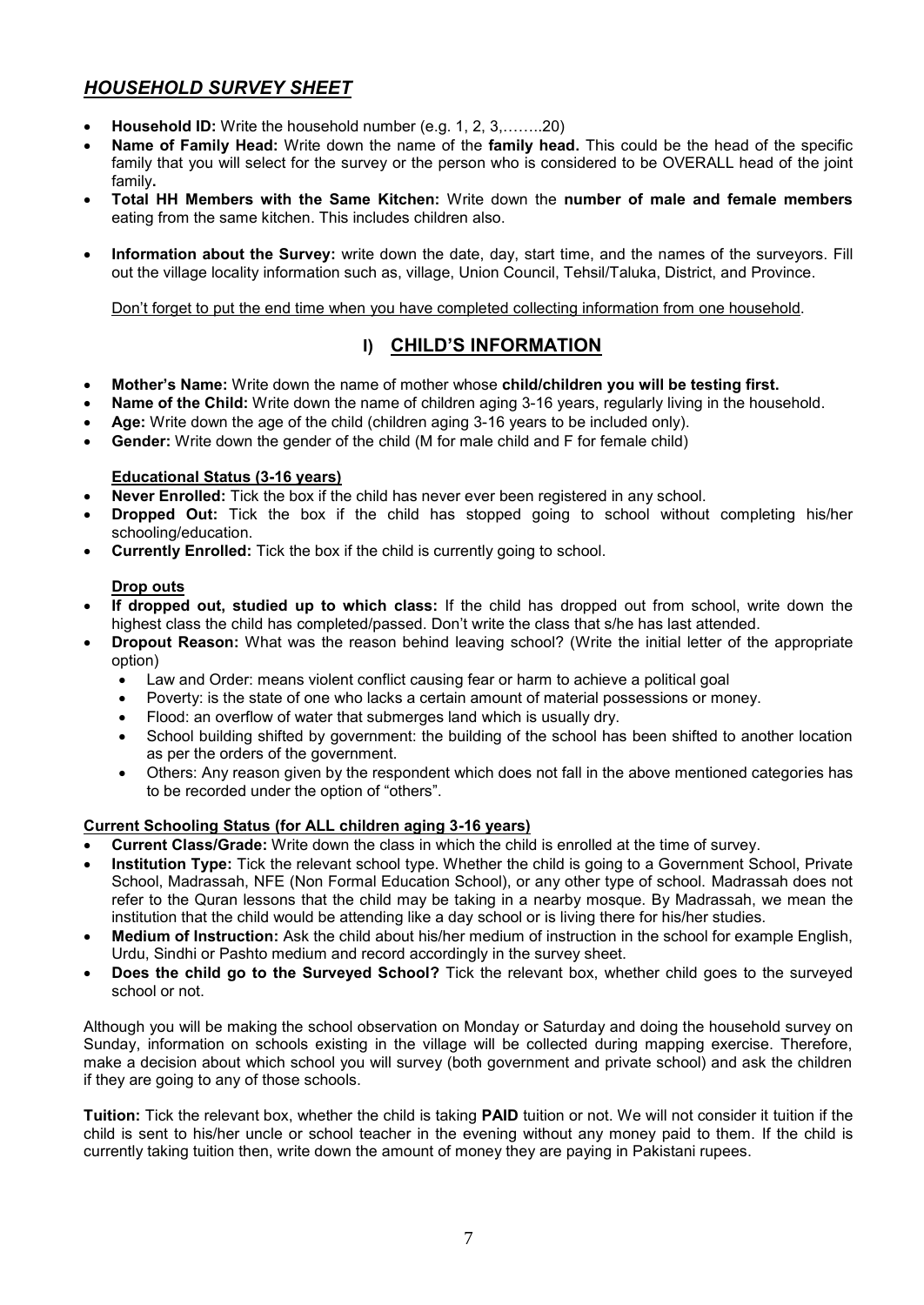# <span id="page-7-0"></span>*TASK 4: WHAT TO DO WITH CHILDREN - TESTING*

#### **IT IS IMPORTANT TO BE IN THE RIGHT FRAME OF MIND WHEN ASSESSING CHILDREN. REMEMBER WE ARE NOT GOING TO THE VILLAGE TO "TEST" CHILDREN OR TO BE EVALUATORS. WE ARE GOING TO FIND OUT WHAT CHILDREN CAN DO COMFORTABLY IN TERMS OF READING AND ARITHMETIC.**

Given this objective, it is essential that children are relaxed and not worried about how they are going to perform. A friendly chat with the child prior to testing always helps to make friends and create a more relaxed atmosphere.

Often family members and neighbors gather to watch how the child is performing. This could potentially create tension for the child. ASER team should make sure that the child is not getting pressurized; this can be done by speaking in a friendly way to children and also to those who are watching. One member of the team can talk to the others, while the second member of the team can work with the child. Make sure you tell the family and all the elders around that you are trying to find out about quality of education, it is NOT about examining their child and HOW his/her learning can be improved through improving schools and pressurizing government to do better.

#### **Encourage the child at whatever s/he is attempting to do in the test. Give the child ample time to read, solve and to think. Be patient.**

Our attempt in the ASER survey is to establish the **HIGHEST** level at which the child can do different tasks (reading and arithmetic) **comfortably**. You may need to take a child through the series of tasks until you can decide where he or she is really at. Practice and familiarity with a task improves the child's performance.

For example: The child first starts with trying to read the easy paragraph. You find that the child is reading very slowly and haltingly. Ask him/her to read words from the words list. See if she/he is able to read words easily. If not take her to the list of letters. If she is able to read letters with ease, bring her back to the words. If she can read the words comfortably, then bring her back to the original paragraph. It is very possible that now she can read the paragraph much more easily than she was doing before. Familiarity and practice has improved her performance. Allow the child to read or re-read the text 2-3 times. Use similar strategy for arithmetic tasks as well. For English Language test, since you are starting with alphabets, just give him/her more time and encourage them to try again.

**What is a mistake and what is not**: As you listen to children read, you may hear the following. Here are some examples from Urdu:

- "lagay" is read as "laga" or "chahiyay" is read as "chahta" or "hai" is read as "tha" etc. There may be variations in children's reading due to local pronunciation or usage. Do **NOT** consider this a "mistake".
- A word may be replaced with another word of the same meaning while reading. For example: the text says "barsaat ka mausam" but the child reads it as "barsaat ka waqt". Do **NOT** consider this a mistake.

Usually if a child is told to read again carefully, he/she will read again and in most situations will not make these mistakes.

Here too, if a child is told to read again carefully – either he/she reads correctly or he/she continues to make the same mistake. Despite reading the same text several times, repeatedly reading a word wrong or not reading it at all, **have to be** treated as "mistakes" (as described immediately above) and means the child is having difficulty in reading that level. In a paragraph, if a child makes **3 or more "mistakes"** of this type then he/she cannot be considered a "para" child. The same goes for the reading of a story.

- **MAKE SURE THAT WHEN WE LISTEN TO CHILDREN READ OR DO ARITHMETIC, WE ARE NOT SIMPLY LOOKING TO CATCH MISTAKES.**
- **APPRECIATE AND UNDERSTAND THE ATTEMPT THAT THE CHILD IS MAKING.**
- **EVEN IF THE CHILD IS WRONG, DO NOT MARK THE MISTAKES IN FRONT OF HIM/HER. Do it immediately after you finish testing.**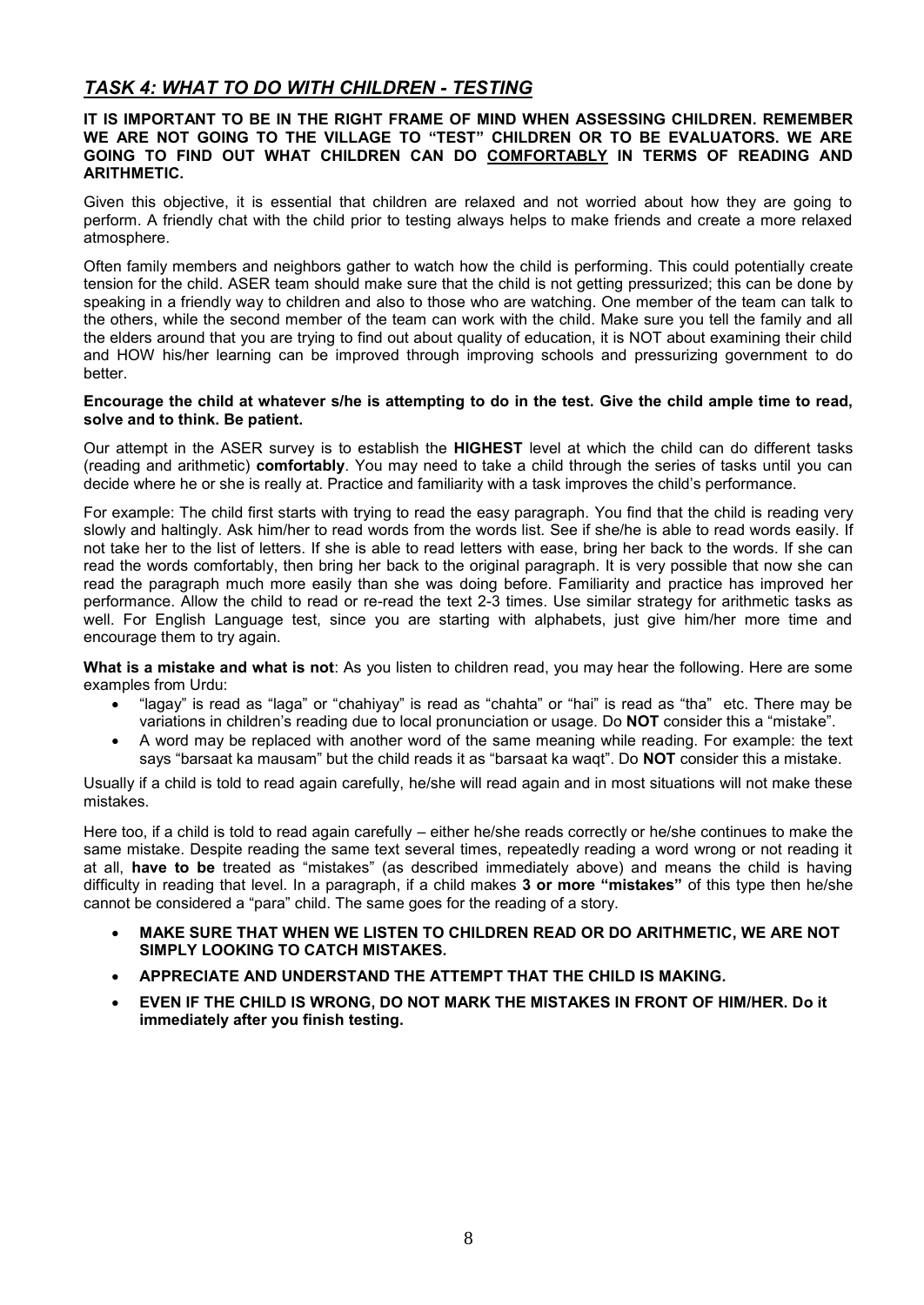# **Basic Learning Levels – Urdu/Sindhi/Pashto (Age 5-16)**

**Reading:** Tick the relevant box, the highest level of learning (e.g. Beginner/Nothing, Letter, Words, Sentences, and Story), the child achieves during the reading Test. REMEMBER TO USE BOTH SAMPLES OF TOOLS GIVEN TO YOU. Those who are able to read story should be tested for bonus question 1 and bonus question 2.

#### **STEPS FOR ASSESING READING: URDU, SINDHI, PASHTO**

<span id="page-8-0"></span>

| Child's reading<br>level                         | How to assess and what criteria to use for categorizing children                                                                                                                                                                                                                                                                                                                                                                                                                  |
|--------------------------------------------------|-----------------------------------------------------------------------------------------------------------------------------------------------------------------------------------------------------------------------------------------------------------------------------------------------------------------------------------------------------------------------------------------------------------------------------------------------------------------------------------|
| <b>Story reading</b><br>(Class 2 level<br>text)  | If the child reads the story fluently, with ease and speed, mark him/her as a "story<br>level" child (or a child who can read Std 2 level text).                                                                                                                                                                                                                                                                                                                                  |
| <b>Easy Sentences</b><br>(Class 1 level<br>text) | Ask the child to read any easy sentences.                                                                                                                                                                                                                                                                                                                                                                                                                                         |
|                                                  | Listen carefully when the child reads.                                                                                                                                                                                                                                                                                                                                                                                                                                            |
|                                                  | The child may read slowly. S/he may stop frequently. But as long as s/he is<br>reading the text like he/she is reading a sentence rather than a STRING OF<br>WORDS, categorize him/her as a "Sentence level" child (or a child who can                                                                                                                                                                                                                                            |
| <b>Start here</b>                                | read Std 1 level text).                                                                                                                                                                                                                                                                                                                                                                                                                                                           |
|                                                  | Once you have decided that this child is a "sentence" level child, ask the child to<br>read the story.                                                                                                                                                                                                                                                                                                                                                                            |
|                                                  | If a child is reading very slowly and stops between words for a long time, or if<br>he/she is reading the text like it is one word after another, and therefore not reading<br>the text like he/she is reading a sentence, then he/she is not a "Sentence level"<br>child. Then you should take the child one level lower and ask him/her to read<br>words.                                                                                                                       |
| <b>Words</b><br>(Set of easy<br>words)           | Ask the child to read any 5 words from the word list. Let the child choose the words.<br>If s/he does not choose, then point out the words to him/her. If s/he can correctly<br>read at least 4 out of the 5 words with ease, then ask him/her to try to read the easy<br>paragraph again. He/she will be marked as a "word level" child if he/she can<br>correctly read words but is still struggling with the easy paragraph.                                                   |
|                                                  | If s/he cannot correctly read at least 4 out of 5 words s/he chooses, then show<br>him/her the list of letters.                                                                                                                                                                                                                                                                                                                                                                   |
|                                                  | Don't let the child read MORE than FIVE words because it will be difficult for you to<br>select which 4 or 5 words are to be marked correct.                                                                                                                                                                                                                                                                                                                                      |
| Letter<br>(Set of common<br>letters)             | Ask the child to read any 5 letters from the letters list. Let the child choose the<br>letters. If s/he does not choose, then point out letters to her. If s/he can correctly<br>recognize at least 4 out of 5 letters with ease, then show her/him the list of words<br>again. S/he will be marked as a "letter level" child if s/he can read 4 out of 5 letters<br>but cannot read words.<br>ONLY ask the child to <b>READ ANY FIVE</b> . Please remember that choice should be |
|                                                  | given to child.                                                                                                                                                                                                                                                                                                                                                                                                                                                                   |
| <b>Beginner/Nothing</b>                          | Child cannot recognize even 4 out of 5 common letters from the letters list.                                                                                                                                                                                                                                                                                                                                                                                                      |
| Language                                         | Write the language in which child was tested i.e. Urdu, Sindhi or Pashto                                                                                                                                                                                                                                                                                                                                                                                                          |

 $\overline{\phantom{0}}$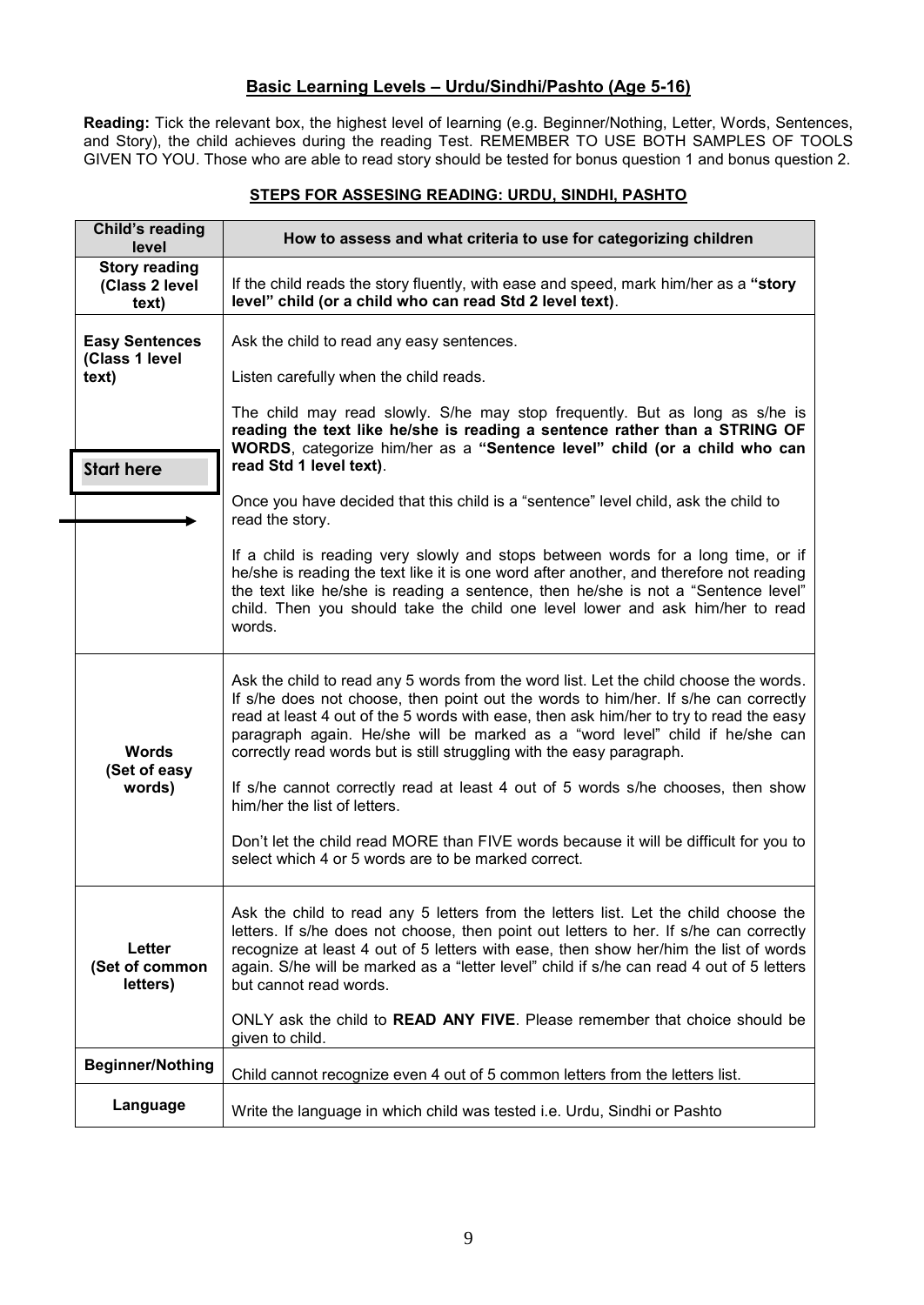# **Basic Math/Arithmetic Levels**

Tick the relevant box, the highest level of learning/numeracy (e.g. Nothing/Beginner, Number Recognition 1-9, Number Recognition 10-99, Subtraction, and Division), the child achieves during the arithmetic ability test. REMEMBER TO USE BOTH SAMPLES OF TOOLS GIVEN TO YOU. For Arithmetic testing process see the following table.

# *STEPS FOR ASSESSING BASIC ARITHMETIC*

<span id="page-9-0"></span>

| Child's Math<br>Level                                            | How to assess and what criteria to use for categorizing children                                                                                                                                                                                                                                                                                                                                                                                                                                                                                                                                                                                                                                                                                                                                                                                                                                                                                                                                                                                                                                                                                                                                                                                                                                                                                                                                                                                                             |  |
|------------------------------------------------------------------|------------------------------------------------------------------------------------------------------------------------------------------------------------------------------------------------------------------------------------------------------------------------------------------------------------------------------------------------------------------------------------------------------------------------------------------------------------------------------------------------------------------------------------------------------------------------------------------------------------------------------------------------------------------------------------------------------------------------------------------------------------------------------------------------------------------------------------------------------------------------------------------------------------------------------------------------------------------------------------------------------------------------------------------------------------------------------------------------------------------------------------------------------------------------------------------------------------------------------------------------------------------------------------------------------------------------------------------------------------------------------------------------------------------------------------------------------------------------------|--|
| <b>Division: 2</b><br>digit by 1 digit                           | Show the child the division problems. S/he can choose one to try. If not, then you<br>٠<br>can pick one. Ask her/him to tell you what the problem is and what s/he has to do.<br>Then write the problem on a piece of paper and ask her/him to solve it.<br>٠<br>Watch what s/he does<br>$\blacksquare$<br>If s/he is able to follow the right method and come to the right answer, then mark<br>$\blacksquare$<br>her/him as a "division child."<br>If s/he is unable to do one problem, mark her/him as a "subtraction child".<br>٠<br>Ask at least one child from each household to do the division sum at the back of the<br>household sheet.                                                                                                                                                                                                                                                                                                                                                                                                                                                                                                                                                                                                                                                                                                                                                                                                                            |  |
| <b>Subtraction: 2</b><br>digit<br>borrowing<br><b>Start here</b> | Show the child the subtraction problems. S/he can choose any two. If not, then you<br>٠<br>can pick for him/her.<br>Show the child the number on the top row of any problem and ask what that is (e.g.<br>$\blacksquare$<br>56). If the child says 5 and 6, ask her again to say what the number is when the<br>numbers are together. Probe to see if s/he can recognize and identify 2 digit<br>numbers. Show her/him the number on the next line and do the same. Point to the<br>minus sign and ask "what do you have to do". It is not necessary that s/he should<br>use the term MINUS or SUBTRACT, consider it correct if s/he conveys the meaning<br>in her local language (e.g. nikalna hai is used for minus in Urdu)<br>Once you have established that the child knows the numbers and knows what to do,<br>$\blacksquare$<br>then write down the sum on a piece of paper yourself or ask the child to copy it on a<br>piece of paper and ask her/him to solve it. Watch while s/he solves it. See if s/he<br>correctly moves from the units column to the tens column and solves the problem.<br>If s/he correctly does both then show her/him the division problem.<br>٠<br>If s/he does not want to attempt the division problem or is unable to do it, then mark<br>$\blacksquare$<br>the child as a "subtraction" child.<br>If s/he cannot correctly do the subtraction problems then give her/him the number<br>٠<br>recognition 10-99 task described below. |  |
| <b>Number</b><br><b>Recognition:</b><br>10-99                    | Ask the child to recognize any 5 numbers.<br>If s/he can correctly identify at least 4 out of 5 numbers, then mark her/him as<br>$\blacksquare$<br>"Number Recognition: 10 - 99" child. If not then give her/him the number recognition<br>1 to 9 task.                                                                                                                                                                                                                                                                                                                                                                                                                                                                                                                                                                                                                                                                                                                                                                                                                                                                                                                                                                                                                                                                                                                                                                                                                      |  |
| <b>Number</b><br><b>Recognition:</b><br>1 to $9$                 | Ask the child to recognize any 5 numbers.<br>٠<br>If s/he can correctly identify at least 4 out of 5 numbers then mark her/him as<br>٠<br>"Number Recognition: 1 - 9" child.                                                                                                                                                                                                                                                                                                                                                                                                                                                                                                                                                                                                                                                                                                                                                                                                                                                                                                                                                                                                                                                                                                                                                                                                                                                                                                 |  |
| <b>Beginner</b>                                                  | If the child cannot even recognize 4 out of 5 numbers from the 1 to 9 number<br>٠<br>recognition list, mark him/her at the Beginner/Nothing level.                                                                                                                                                                                                                                                                                                                                                                                                                                                                                                                                                                                                                                                                                                                                                                                                                                                                                                                                                                                                                                                                                                                                                                                                                                                                                                                           |  |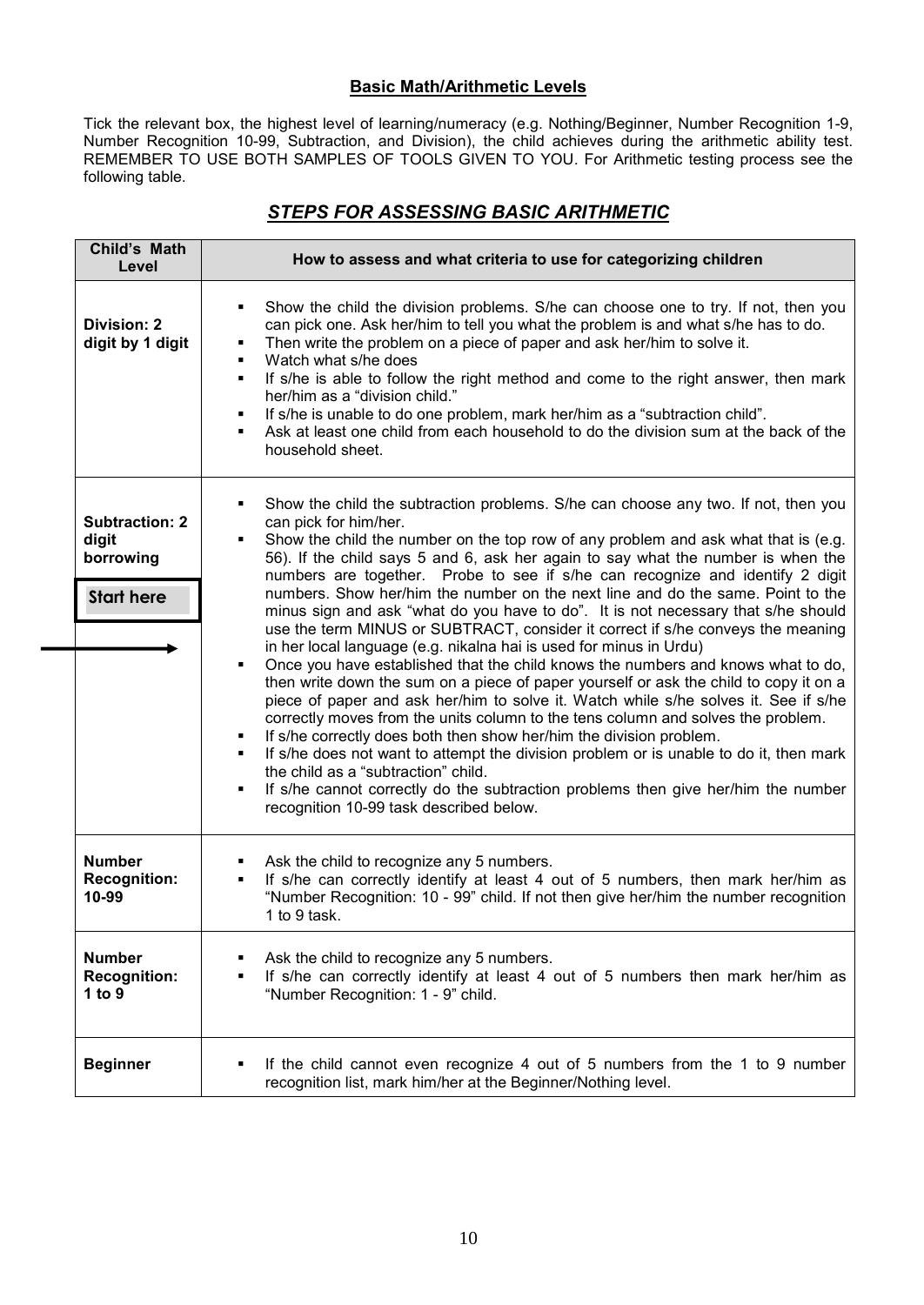# **English Competency Assessment**

Tick the relevant box, the highest level of learning (e.g. Beginner/Nothing, Capital Alphabets, Small Alphabets, Words, and Sentences) the child achieves during the reading test. REMEMBER TO USE BOTH SAMPLES OF TOOLS GIVEN TO YOU. For Basic English Competency Assessment testing process, see the following table.

#### **STEPS FOR ASSESSING BASIC ENGLISH**

<span id="page-10-0"></span>**READING:** Mark the highest reading level that the child is able to read comfortably.

| <b>English level</b>                                    | How to assess and what criteria to use for categorizing children's ability in<br><b>English</b>                                                                                                                                                                                                                                                                                                                                                                                                                                                                                                                                                                                                                               |
|---------------------------------------------------------|-------------------------------------------------------------------------------------------------------------------------------------------------------------------------------------------------------------------------------------------------------------------------------------------------------------------------------------------------------------------------------------------------------------------------------------------------------------------------------------------------------------------------------------------------------------------------------------------------------------------------------------------------------------------------------------------------------------------------------|
| <b>Capital</b><br><b>Alphabets</b><br><b>Start here</b> | Ask the child to read any 5 capital alphabets from the letters list. Let the child<br>٠<br>choose the letters him/herself. If the child cannot choose, then point to 5<br>randomly chosen alphabets on the sheet. If s/he can correctly recognize at<br>least 4 out of 5 letters with ease, then show her/him the list of small alphabets.<br>If the child can read capital alphabets but is struggling with identifying small<br>٠<br>alphabets, then mark her/him as "capital letter" level child.<br>Child cannot recognize even 4 out of 5 capital alphabets from the letters list,<br>٠<br>then mark her as a "beginner/nothing" child.<br>Remember to ask ONLY five alphabets so you are able to assess correctly.<br>٠ |
| <b>Small</b><br><b>Alphabets</b>                        | Ask the child to read any 5 small alphabets from the letters list. Let the child<br>٠<br>choose the letters him/herself. If the child cannot choose, then point to 5<br>randomly chosen alphabets on the sheet. If s/he can correctly recognize at<br>least 4 out of 5 letters with ease, then show her/him the list of words.<br>If the child can read small alphabets but is struggling with reading words, then<br>$\blacksquare$<br>mark her/him as "small letter" level child.<br>Remember to ask ONLY five alphabets so you are able to assess correctly.<br>٠                                                                                                                                                          |
| <b>Simple</b><br><b>Words</b>                           | <b>Reading words:</b><br>From the list of words ask the child to read any 5.<br>If s/he can correctly read at least 4 out of the 5 words, then show the child the<br>п<br>list of sentences.<br>If the child does not want to read the sentences, or is unable to do so, mark<br>٠<br>her/him as<br>"Word" child.<br><b>Bonus Question 1:</b><br>If the child can read 4 out of 5 letters from the list of letters, ask the child to tell<br>the meaning of the words in his/her local language. If the child is able to tell the<br>meanings of 4 out of 5 words, mark the child as "yes" for bonus question<br>number 1; if not, mark as "no".                                                                              |
| Easy<br><b>Sentences</b>                                | <b>Reading sentences:</b><br>Ask the child to read 4 sentences given. If the child can read at least 2 out of<br>the 4 sentences as a complete sentence (does not stop frequently or does not<br>read the sentence as a string of words), then mark her/him as "sentence" child.<br>Otherwise, mark the child as a "word level" child.<br><b>Bonus Question 2:</b><br>If the child can read at least 2 out of the 4 sentences fluently, than ask the child<br>٠<br>to translate the sentence into his/her local language. If the child can translate<br>the sentences, mark him/her as a "yes" child for bonus question 2 otherwise<br>mark him/her as a "no" child.                                                          |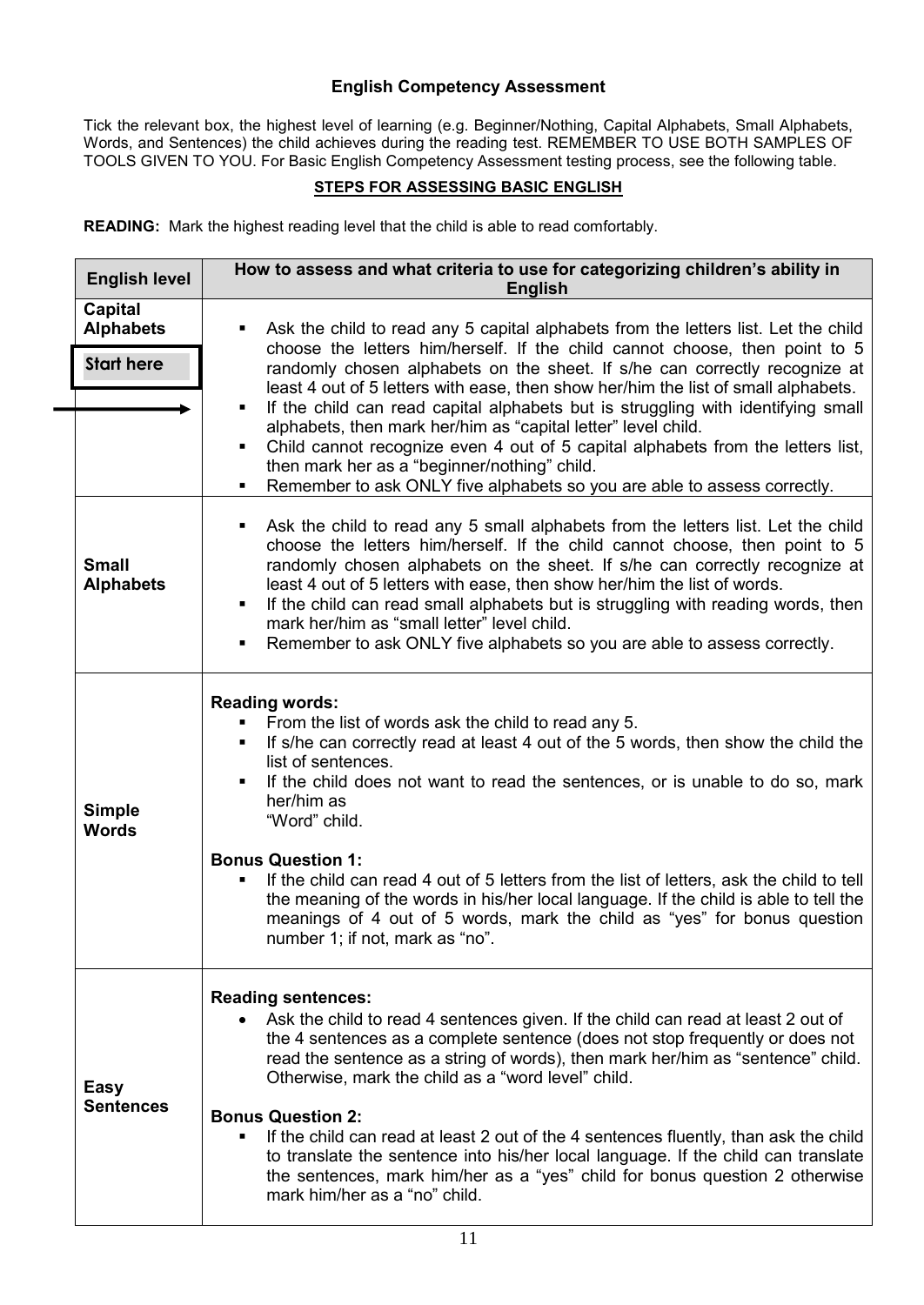# **Basic General Knowledge Levels**

Tick the relevant box, the highest level of learning General Knowledge (e.g. can identify, yes, no, can tell the time), the child achieves during the English and Math ability test. REMEMBER TO USE BOTH SAMPLES OF TOOLS GIVEN TO YOU. For General Knowledge testing process, see the following table.

# *STEPS FOR ASSESSING BASIC GENERAL KNOWLEDGE (G.K)*

<span id="page-11-0"></span>

| Child's G.K Level              | How to assess and what criteria to use for categorizing children                                                                                                                                                                                                                                                                                                                      |
|--------------------------------|---------------------------------------------------------------------------------------------------------------------------------------------------------------------------------------------------------------------------------------------------------------------------------------------------------------------------------------------------------------------------------------|
| <b>English</b>                 | All children must be tested for the General Knowledge tool. This assesses students for<br>their cognitive level of knowledge and understanding skills.<br>Ask the child to identify 2 out of 3 items in English. If the child identifies 2 out of 3 items<br>correctly, mark the child as "yes", otherwise mark as "no".                                                              |
| Math 1: Tell the Time          | Ask all children aging 3-16 to attempt the "tell the time" section of the General<br>Knowledge tool. The child should be asked to pick any one clock and be able to tell the<br>correct time (in any language). If the child has answered correctly, mark as "yes", if not<br>mark as "no" in the Math 1 General Knowledge section.                                                   |
| Math 2: Word<br><b>Problem</b> | Ask this section from all children who have completed class 1 or above or out of school<br>children aging 10-16 years must be asked this question. The surveyors can read the<br>question to the child. However, no help is to be given while solving the problem sum.<br>If a child attempts both the questions correctly, mark him/her as a "yes" child, otherwise<br>mark as "no". |

Tick in the last column of the sheet if the child is of the age 5-16 years but was not available for assessment.

# **II) CHILD'S MOTHER INFORMATION**

**Mothers Education Level:** In the section of the sheet on mothers, list the information about **ALL** mothers living in the household. Note down mother's name, age and number of children she has.

- **Tick the respective box:** 
	- o **Gone to school:** Tick the relevant box, Yes/No.
	- o **HIGHEST Class Completed**: Write down the highest Class she has **passed**. Do not write the class from which she left school but the class she has completed.

*Note: If the mother is present in the household then talk to her directly (if possible) to get information from her.*

# **III) CHILD'S FATHER INFORMATION**

**Age:** Record father's age and write in the respective box.

- **Tick the Respective box:** 
	- o **Gone to school:** Tick the relevant box, Yes/No.
	- o **HIGHEST Class Completed**: Write down the highest Class he has **passed**. Do not write the class from which he left school but the class he has completed.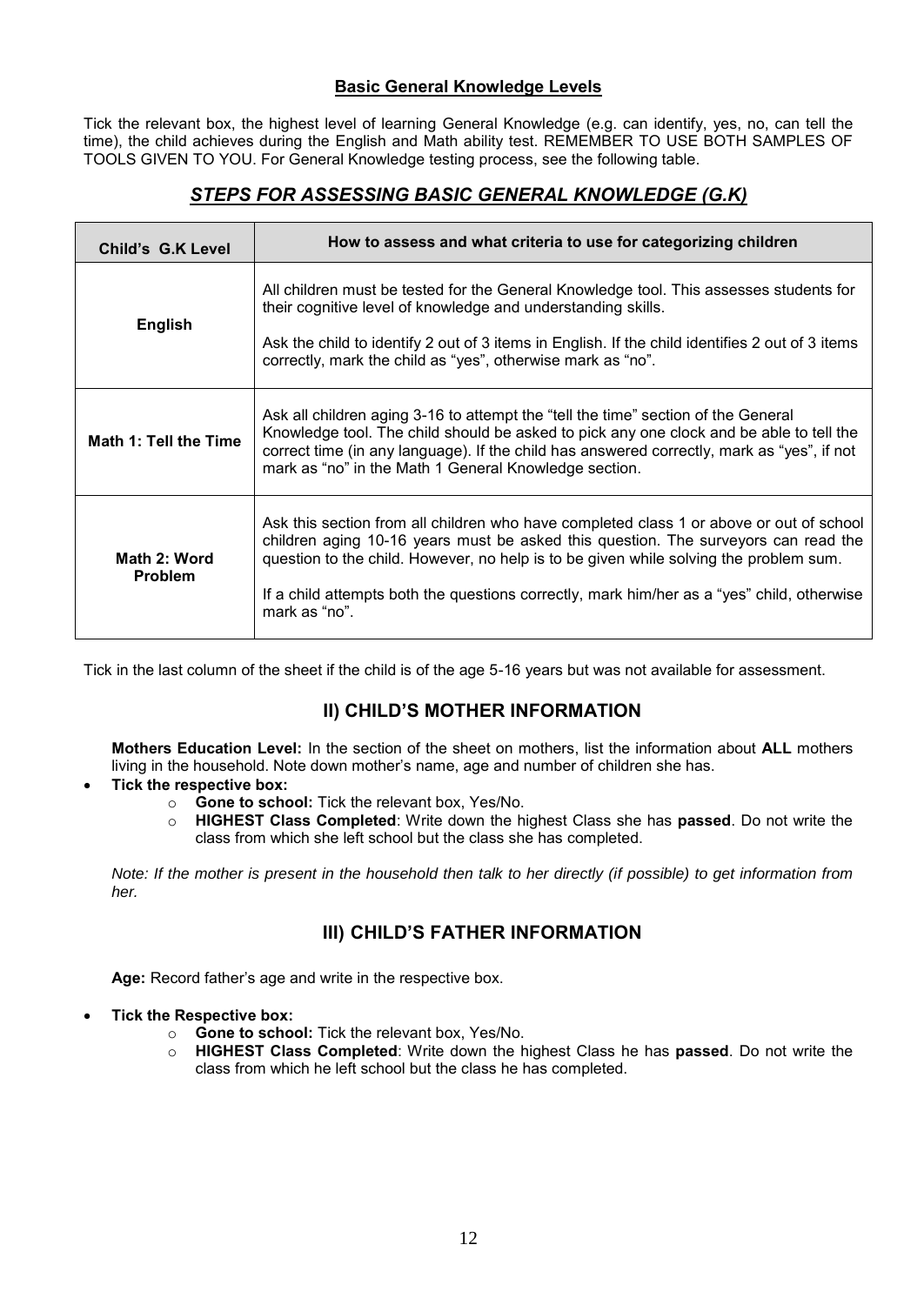# **IV) HOUSEHOLD INDICATORS**

All information on household indicators is to be recorded as much as possible based on observation and evidence. However, if for some reason you cannot observe it, note down what is reported by the household. Ensure that information is about assets owned by the household. This information is being collected in order to link education status of the child with household economic conditions.

Type of house the child lives in: Types of houses are defined as follows:

- **Kutcha House:** The walls and/or roof of which are made of material other than those mentioned here, such as un-burnt bricks, bamboos, mud, grass, reeds, thatch, loosely packed stones, etc**.**
- **Semi -Pucca house:** A house that has fixed walls made up of pucca material but roof is made up of the material other than those used for pucca house.
- **Pucca House:** A pucca house is one, which has walls and roof made of the following material. Wall material: Burnt bricks, stones (packed with lime or cement), cement concrete, timber, ekra etc. Roof Material: Tiles, GCI (Galvanised Corrugated Iron) sheets, asbestos cement sheet, RBC (Reinforced Brick Concrete), RCC (Reinforced Cement Concrete) and timber etc.

**House Ownership:** Mark yes or no regarding the ownership of the house.

**Electricity Connection:** Mark yes or no by observing if the household has wires/electric meters and fittings or not.

**Television – TV in the household**: Mark yes if the household has a TV set otherwise mark No.

**Mobile in the household:** Mark yes if any of the household has a mobile phone. We are only *collecting information on functional mobile phones and not looking at PTCL telephone, landline or V-phones.* 

**How far is the nearest school:** Ask the family head or other adults in the family about the distance from their home to the nearest school. This can be any school i.e. Government, Private, Madrassah or any other. The distance must be recorded ONE WAY and in KILOMETERS.

#### **NOTE: BE POLITE, OFTEN LOTS OF PEOPLE GATHER AROUND AND WANT TO KNOW WHAT IS GOING ON. EXPLAIN WHAT YOU ARE DOING AND WHY. TELL THEM ABOUT ASER. REMEMBER TO THANK PEOPLE AFTER YOU HAVE FINISHED SURVEYING THE HOUSEHOLD**.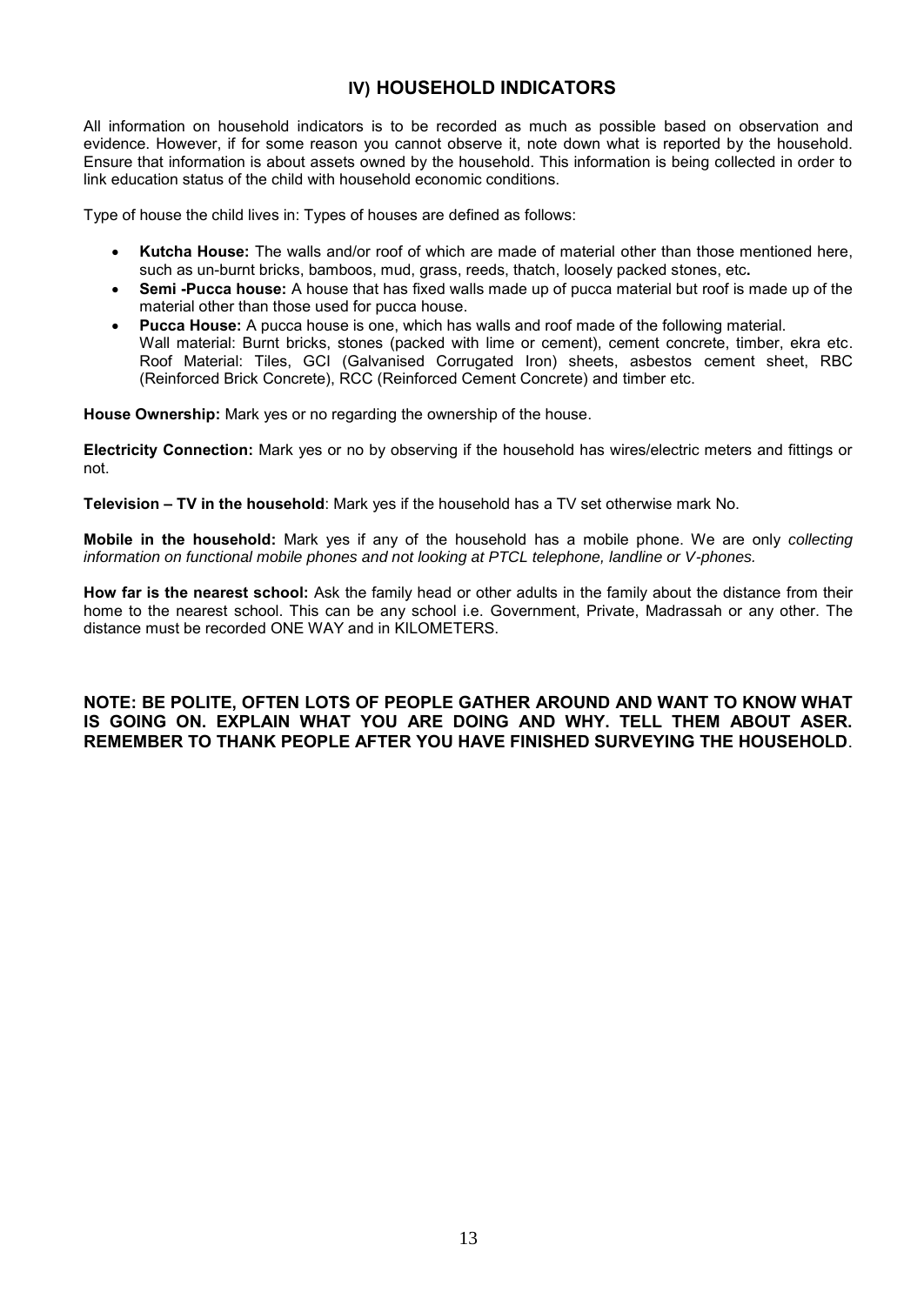# *WHAT TO DO IN A SCHOOL*

# <span id="page-13-0"></span>**GENERAL INSTRUCTIONS:**

- Take permission from Head Masters/Mistress or Teacher of respective Class before observing the class.
- Visit any **government school** in the village with classes from Class 1 to 10 or High School. If there is no High school in the village, then go to a middle school, in case middle school is not available than go to a primary school. In the top box of the Observation Sheet, tick according to the school type. If there is no government school in the village, than go to the nearest **Government School** located in a nearby village.
- If there a village has a Boy's High School and a Girl's High School, preference should be given to the girl's school.
- Meet the Head Master/Head Mistress (if the Head Master/Mistress (HM) is absent, then meet the senior most teacher of the school) and take the following information:
	- Record the name of the School, name of the village, name of Tehsil/Taluka, District/Agency and the Province.
	- Tick the respective box for type of school i.e. High, Middle or Primary.
	- Tick type of school it is:
		- o Boys and Girls School
		- o Boys only School
		- o Girls only School
	- Tick Medium of School
		- o English
		- o Urdu
		- o Pashto
		- o Sindhi
		- $\circ$  Or any other medium
	- EMIS/BEMIS/SEMIS Code: write the EMIS/BEMIS/SEMIS code of the school.
	- Write down school since (Establishment Year).
	- Note the **Time of Entry** into the school and **Time of Exit** from School.
	- Date of visit: write the date of survey
	- Day of visit: write the day of survey
	- Name of surveyors: write the names of both surveyors
	- Does the school has special children enrolled? Tick in the Yes or No box accordingly.
	- If there are any special children enrolled in the school, mention if there are any special facilities for those children.

When at the school, ask the Head Master for the **enrollment register** or any official document on the enrollment in that school.

## **What to do in Government/Private School?**

## *Children's Enrollment & Attendance: (Section I)*

- 1. ASK for the registers of all the Classes and fill in the **enrollment.** If there is more than one section for same class, add the enrollment of all the sections and write accordingly.
- 2. Make sure the HM has introduced you to the teacher. If not, introduce yourself and ASER. Request for his/her permission to collect information on the classroom.
- 3. MOVE AROUND the class/area where children are seated and take down their attendance **class-wise** by **counting** them YOURSELF. You may need to seek help from the teachers to distinguish children class-wise as they are normally found seated in mixed groups. In such a case, ask children from each standard to raise their hands. Count the number of raised hands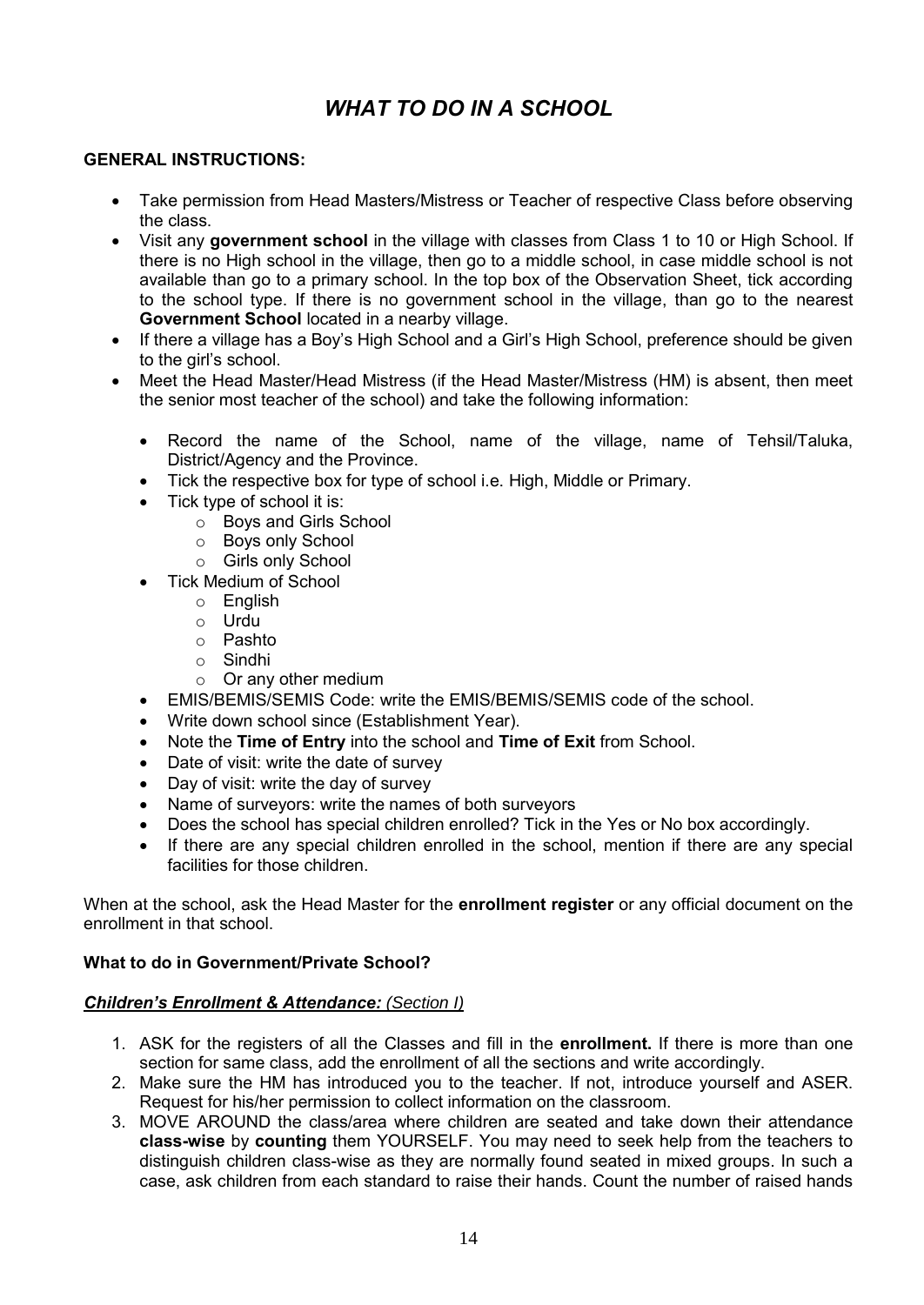and accordingly fill the same in the observation sheet, class-wise. Please note that you should **only** COUNT those children who are physically present in the class.

- 4. You can fill this information after you have collected all information from school records and registers. But make sure you do the head count of children enrolled in the school yourself also.
- 5. Ask head teacher about school fee, separately for each class and record it in the relevant box.

# *Class Room Observations (Observe and Ask if required):* (Section II)

- 1. This section is to be filled for Class 2 and Class 8 only (in case of a primary school, do class 2 only). If there is more than one section for a class, then randomly choose any one. Write down the Class with whom these classes are sitting.
- 2. Is there a usable black/white board in the class? Yes/No write yourself on the black/white board to find out.
- 3. OBSERVE if children have their textbooks at least of one subject, ask the children to show English textbook or that of Urdu to make a correct assessment.
- 4. Apart from the textbooks, OBSERVE if there is any other supplementary material (e.g. books, charts on the wall, board games, etc.) in the room. Mark accordingly for each class you observe.
- 5. OBSERVE where the Class is sitting (room, verandah, outdoor) and fill accordingly.

# *General Comments:* (Section III Govt. School Sheet & Section IV Pvt. School Sheet)

Write any general comments/observations that you noted while observing the school. Use back side of sheet for more comments/observations.

*Teachers:* (Section IV – Govt. School Sheet & Section III –Pvt. School Sheet)

- 1. Request the Head Teacher to provide you information on teachers in the school. Collect and note down the information on:
	- a. Number of sanctioned teaching posts *(Only for Government school).*
	- b. Number of teachers appointed.
	- c. Regular/Government teachers do not include the Head Master.
	- d. Contract/Para teachers: If the school has para-teachers or teachers appointed by the School Management Committee (SMC), mark that separately.
	- e. Number of Teachers present on the day of the survey.
	- f. Number of Teachers living in this village, if applicable.
	- g. Also ask each category of teachers (Head Teacher, regular teachers, para-teachers) whether they reside in the village or a neighbouring village. Count the number of teachers residing in the same visited village and write this number in the observation sheet.

## *No. of Qualified Teaching Staff:* (Section V – Govt. School Sheet & Section VI - Pvt. School Sheet)

Qualifications of teachers should be incorporated separately in the form of their:

- o Educational Levels i.e. Below Matric, Matric, FA/F.Sc, BA, B.Sc, MA/M.Sc, M.Phil or any other. Count teachers for their respective highest educational level and mention the count in the respective boxes.
- o Professional Qualification i.e. none, CT, PTC, B.Ed, M.Ed, Others etc. Count teachers for their respective professional qualifications and mention the count in the respective boxes.

## *No. of Teachers who got training in the last Year (July 2013-June 2014): (Section VI – Govt.* School Sheet)

This requires you to enlist number of teachers who got any training in the previous year, see the date mentioned above to count what is meant by one year. If yes, determine the time period for the training e.g. None, less than 15 days, 15-30 days, and more than 30 days.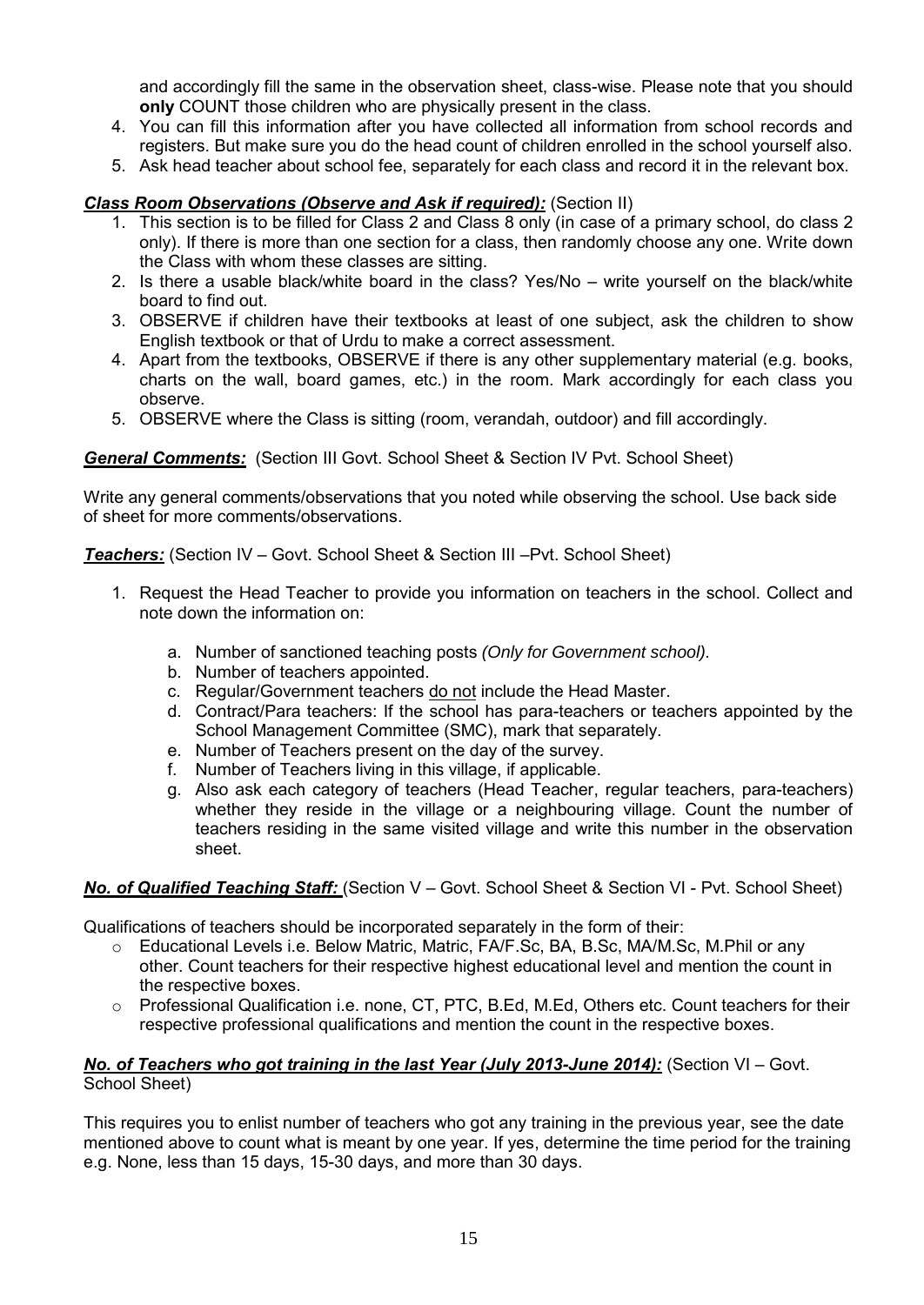Count yourself and write down:

- Total numbers of rooms in the school
- Number of rooms used for classes

Tick the relevant:

- Drinking facility available and being used by children
- Is there a complete school boundary wall/fence?
- Toilet available and being used by children. You need to check the functionality and also observe if children are going to toilet present in the school or are they using staff toilet or one available in the mosque for example. Ask children.
- Does the school have library books?
- Could you see the library books?
- Is there any playground?
- Does the school have any electricity connection?
- Is there a science Laboratory available in the School?
- Is there a computer lab?
- Does the school have internet?

# **Page No 2 (Only for Government School Sheet)**

- Record Name of the School, name of the village, name of Tehsil/Taluka, District/Agency and the Province.
- Record Name of Head Teacher/Principal, School phone number and Head Teacher/Principal mobile number.
- The Head Master should be requested to provide information for this section. In the absence of the Head Master, ask Senior Most teacher OR the person who is in charge of the school to provide information for this section.

## *SMC/SC/PTA Information:* (Section VIII– Govt. School Sheet)

- Is SMC/SC/PTA/PTC/PTSMC active? Yes or No
- Write the total number of members.
- Write the number of active members.
- Write amount in bank
- Write last meeting date

## **School Fund Information:** (Section IX – Govt. School Sheet)

- 1. For this section, note down information for July 2013 to June 2014.
- 2. Get funds information for **SMC/SC/PTA/PTC/PTSMC FUNDS, FAAROG-E-TALEEM FUND, TUCK SHOP FUND, RENT FOR CYCLE STAND, AND SCHOOL CONSTRUCTION.** You can write down the name of other source of funds in the additional space given if there are any**.**
- 3. Ask if the school got a fund. If yes, then note down the amount and when this fund was received, write down the **month and year** in which fund was received. If the person answering this section says that he/she is going to receive the fund in the future, then mark "no".
- 4. If the fund was received ask if the school has spent the entire fund? Yes, No, Do not know.
- 5. There are instructions under this section asking where the school fund was spent? Mark which is relevant.
- 6. Ask the person answering this section about the fund in a way that the person does not feel threatened or uncomfortable. If the person refuses to answer or is hesitant to answer this section, then do not force the person and move on to the next section. The remaining questions of this section should be left BLANK.

**School Fund Information:** (Section X – Govt. School Sheet)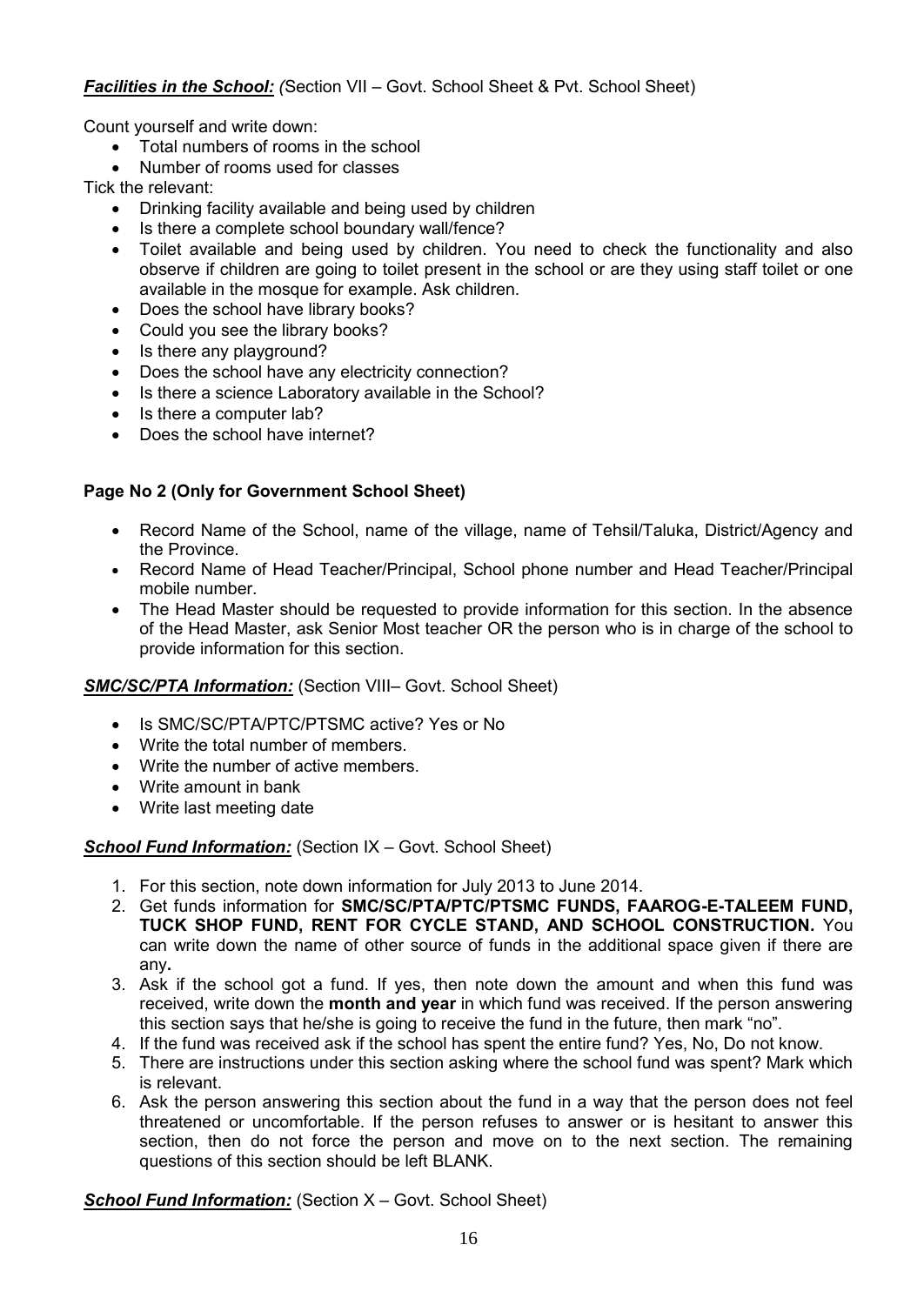This section is similar to section IX other than the date by which you are required to record the information for school fund. Record the information for school fund from July 2013 to date of survey.

# *Only for Private School Sheet*

**School Fund Information:** (Section VI – Pvt. School Sheet)

- 1. For this section, note down information for July 2013 to June 2014 and July 2014 to date.
- 2. Write down the name of the person who provided the information.
- 3. If the school gets any funds from Government/ Private Individual/NGO, mark yes or no accordingly.
- 4. If the school got a fund, then note down the **amount** and when this fund was received, write down the **month and year** in which fund was received. If the person answering this section says that he/she is going to receive the Fund in the future, then mark "no". Also write the name of the Department/Organization giving the fund.
- 5. Ask the person answering this section about the fund in a way that the person does not feel threatened or uncomfortable. If the person refuses to answer or is hesitant to answer this section, then do not force the person and move on to the next section. The remaining questions of this section should be left BLANK.
- Note the **time of exit** from the school.